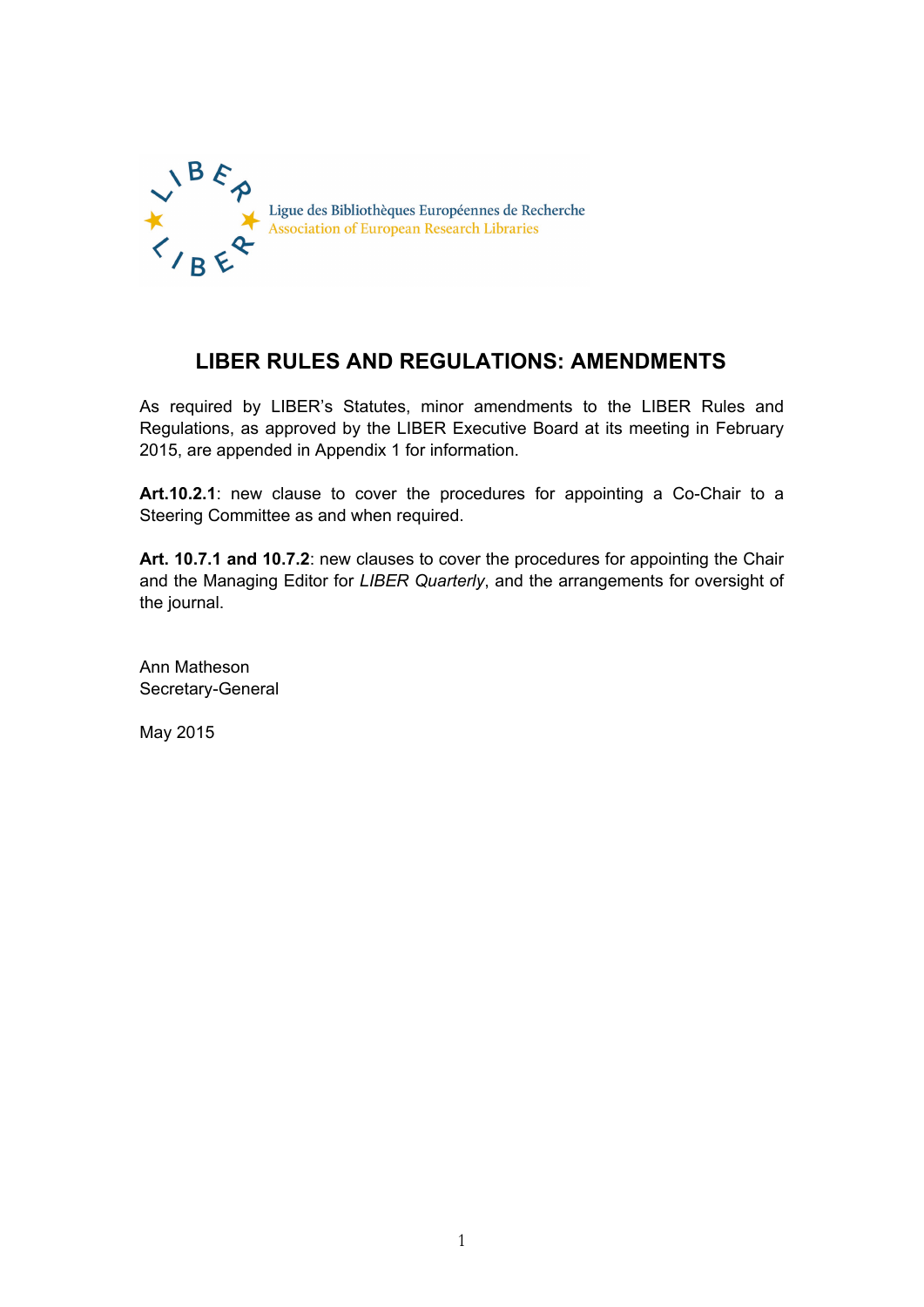# **Appendix 1**

# **LIBER FOUNDATION (***LIBER STICHTING)* **RULES AND REGULATIONS**

Approved by the Executive Board of the LIBER Foundation/LIBER Stichting at its meeting on 27 January 2009 in Aarhus State and University Library, Denmark, with subsequent adjustments *per capsulam* (Latest issue: July 2014).

## **Article 1 – The LIBER Association and the LIBER Foundation (***Stichting LIBER***)**

1.1 In 1971 the Ligue des Bibliothèques Européennes de Recherche/Association of European Research Libraries was established in accordance with the Swiss Civil Code (Art.60 *et seq.*). It had, primarily, its seat at the domicile of its President and, subsequently, of its Secretariat. LIBER was a non-governmental association of the research libraries of Europe, formed under the auspices of the Council of Europe and having the status of a consultative body with that Council. The LIBER Association was dissolved at the LIBER Annual General Assembly in Toulouse on 3 July 2009.

1.2 On 12 January 2009, the LIBER Foundation (*Stichting LIBER*) was created in accordance with the Netherlands Civil Code (Art. 2:285 *et seq*.). It has its seat in The Hague.

The purpose of the LIBER Foundation is to continue the aim and mission of the former LIBER Association.

#### **Article 2 – Participants**

2.1 The Participants of LIBER play a decisive role in appointing its Executive Board and, through continuous communication and the Meeting of Participants, an important part in the policy-making of LIBER.

2.2 LIBER has the following categories of Participants:

2.2.1 *Institutional* – Research libraries in Europe, defined as National libraries, University libraries, Libraries of institutions conducting teaching or research at a postgraduate level, Public libraries with major research collections, and National archives.

2.2.2 *Organisational* – Library organisations in Europe consisting of national libraries and/or the libraries of institutions of higher education granting awards up to and including PhD level. In countries where no organisation of research libraries exists, participation in the Organisation category can be obtained by a more general library organisation, working for professional purposes.

2.2.3 *Associate* – Companies or consortia supplying services to research libraries and non-European library organisations.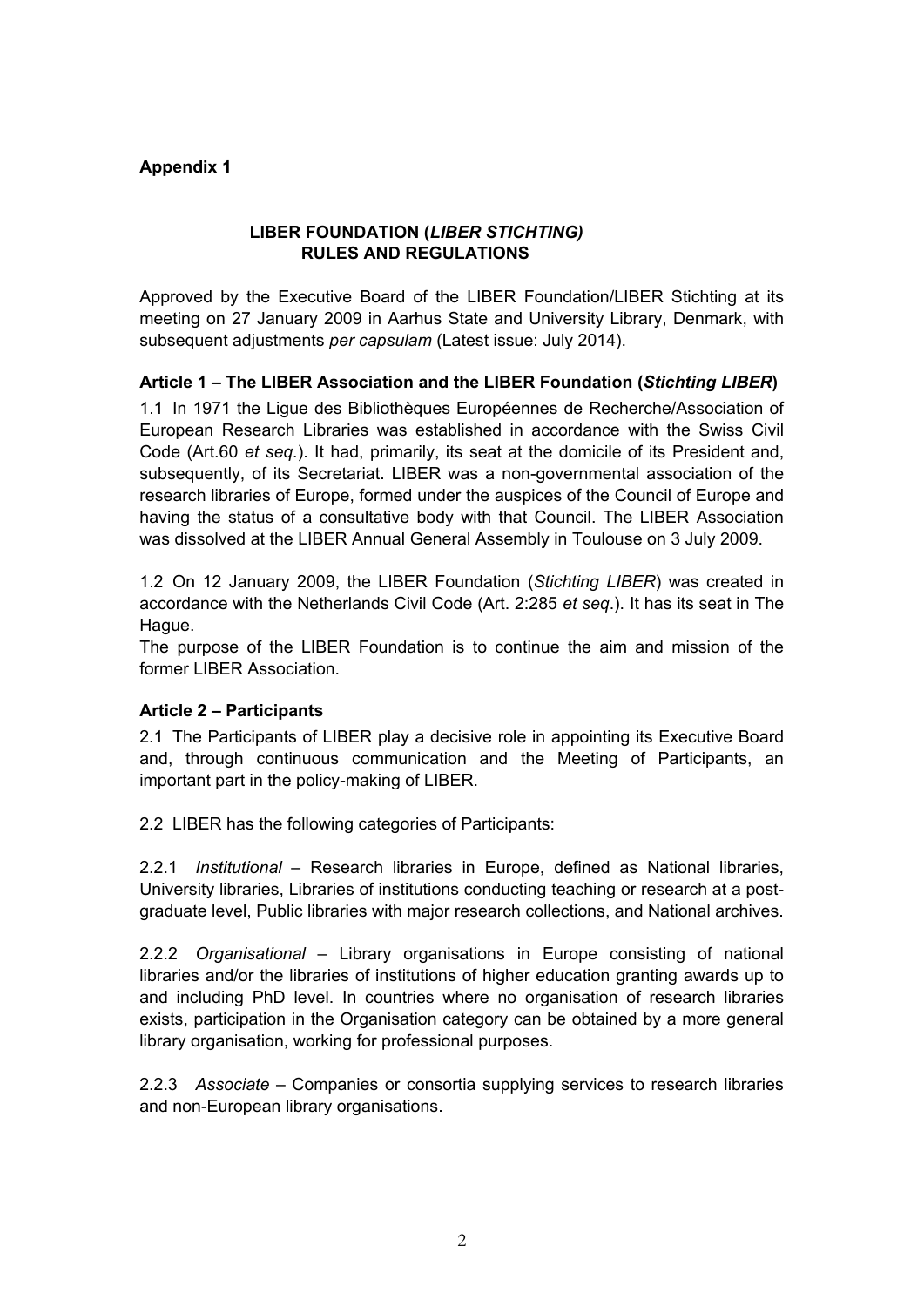2.2.4 *Individual* – Professional librarians who work or have worked in research libraries. The Executive Board can grant Honorary status to individuals with the approval of the Meeting of Participants.

# **Article 3 – Obligations of Participants**

3.1 Participants are obliged to pay the LIBER Foundation an annual contribution, fixed by the Meeting of Participants. The announcement of an intention to vary the annual contribution shall be sent to Participants not later than the last day of February preceding the annual Meeting of Participants.<sup>[1](#page-5-0)</sup>

## **Article 4 – Rights of Participants**

4.1 Participants in the Institution and Organisation categories, having paid their annual contribution to LIBER, are entitled to vote at the annual Meeting of Participants and to nominate candidates for appointment. Staff from Participant Libraries are eligible for appointment to the Executive Board.

4.2 The Participant shall be represented in the Meeting of Participants by one named delegate who shall carry the voting rights for that institution or organisation. Any other delegates present at the Meeting shall have observer status and the right to speak at the Meeting.

4.3 A Participant not able to send a personal representative to be present at the Meeting of Participants may delegate its right to vote to another Participant acting as proxy. It shall notify the Secretary-General not less than 24 hours before the Meeting of its intention to delegate its vote and shall name the proxy in writing to the Secretary-General.

4.4 Participants in all categories are entitled to receive all communications sent by the Office, and such LIBER publications free of extra charge as the Executive Board shall from time to time approve.

#### **Article 5 – Termination of Participantship**

5.1 Participantship shall be terminated**:**

(a) on resignation which shall be tendered for the end of a calendar year subject to six months' notice and payment of all moneys owing to the Foundation;

(b) on termination by the Executive Board if a Participant, despite formal notice, has not fulfilled its obligation for over two years.

# **Article 6 – Meeting of Participants**

6.1 The Secretary-General shall ensure that announcements relating to the conduct of the business of the Meeting of Participants shall be sent to Participants according to the following rules:

6.2 Announcements of the Meeting of Participants shall be distributed to Participants at least one month before the date of the meeting.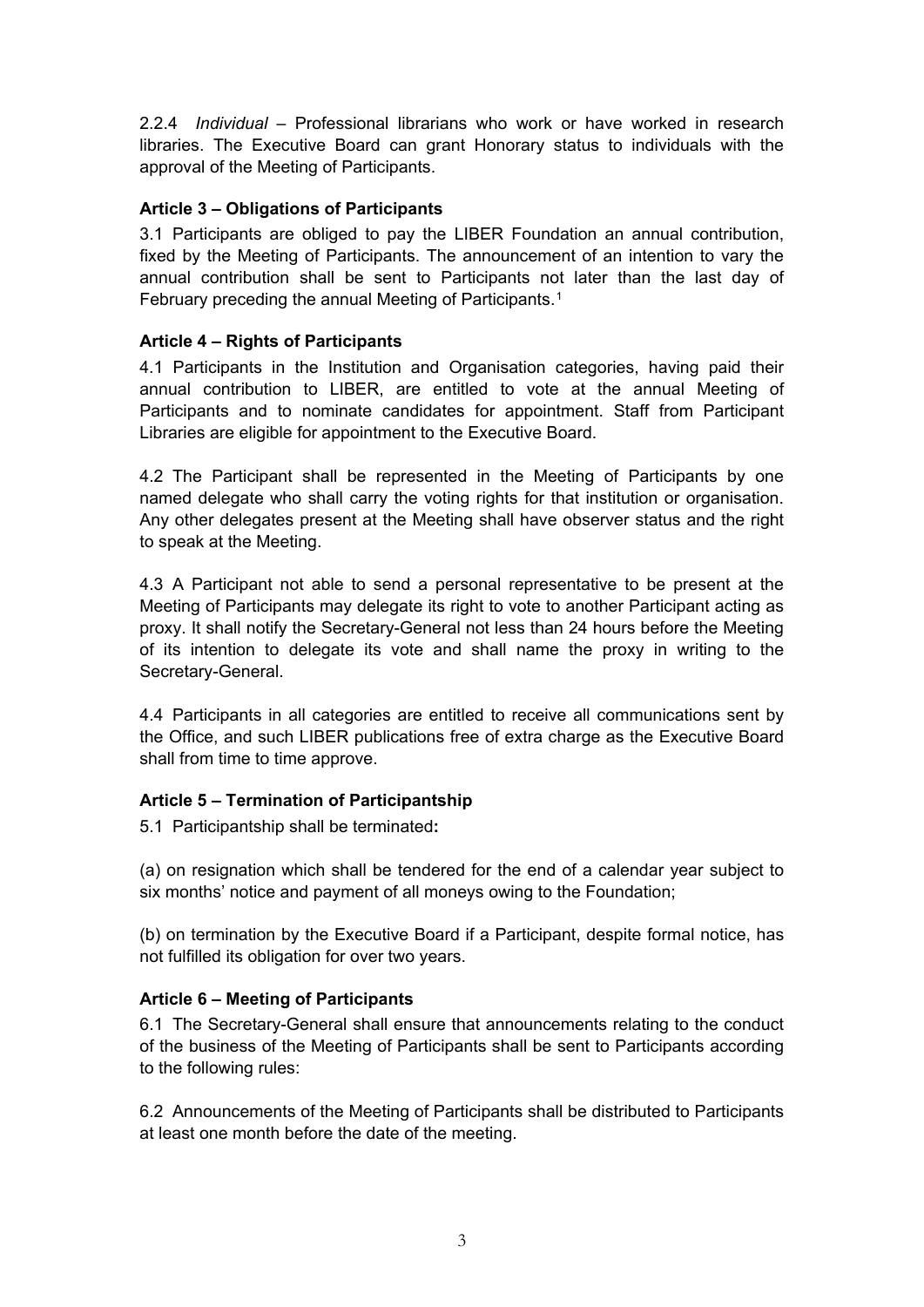6.3 Announcements calling for nominations to the Executive Board shall be sent to Participants not later than the last day of February of the year of the appointment. Nominations for appointment shall be returned in writing to the Secretary-General not later than two weeks before the opening of the Meeting of Participants.

6.4 The Secretary-General shall announce the candidates for appointment at the beginning of the Meeting of Participants. In case there are more candidates than positions to be filled, the voting shall take place by closed ballot. In the event of a tie in the voting, the candidates who have received an equal number of votes in the first round shall be subject to a second round.

## **Article 7 – Administration and Operation**

7.1 LIBER shall organise its work through the Executive Board, its Steering Committees and Working Groups, and the LIBER Office3, headed by the Executive Director. Matters of organisation and policy shall be communicated with the Participants and discussed at the Meeting of Participants.

## **Article 8 – The Executive Board**

8.1 The term of office of a Board member shall start immediately upon appointment.

8.2 The Board may co-opt to its number to fill provisionally any casual vacancies which may occur between Meetings of Participants up to the next Meeting.

8.3 The Board may name up to two persons to act as Advisers to the Board. Such Advisers shall have observer status.

8.4 The Board shall be chaired by the President, or in the absence of the President, by the Vice-President.

8.5 The Board shall establish its own procedures for meetings, including meetings by way of telecommunication or electronic media, and can delegate particular responsibilities to one or more of its members or to the Executive Director or to the **Executive** 

Director in conjunction with one or more Board members.

8.6 At least seven members of the Board, one of whom must be the President or the Vice-President, shall constitute a quorum.

8.7 Minutes shall be kept of all Board meetings.

8.8 The Board shall, within its numbers, establish a Finance Committee to control and oversee the finances of the Foundation and prepare financial decisions of the Board.

8.9 The Board shall decide and supervise the publications policy of LIBER.

#### **Article 9 – The Executive Director and the LIBER Office**

9.1. The LIBER Office shall be situated in The Hague, and shall be the place of work of staff employed by LIBER.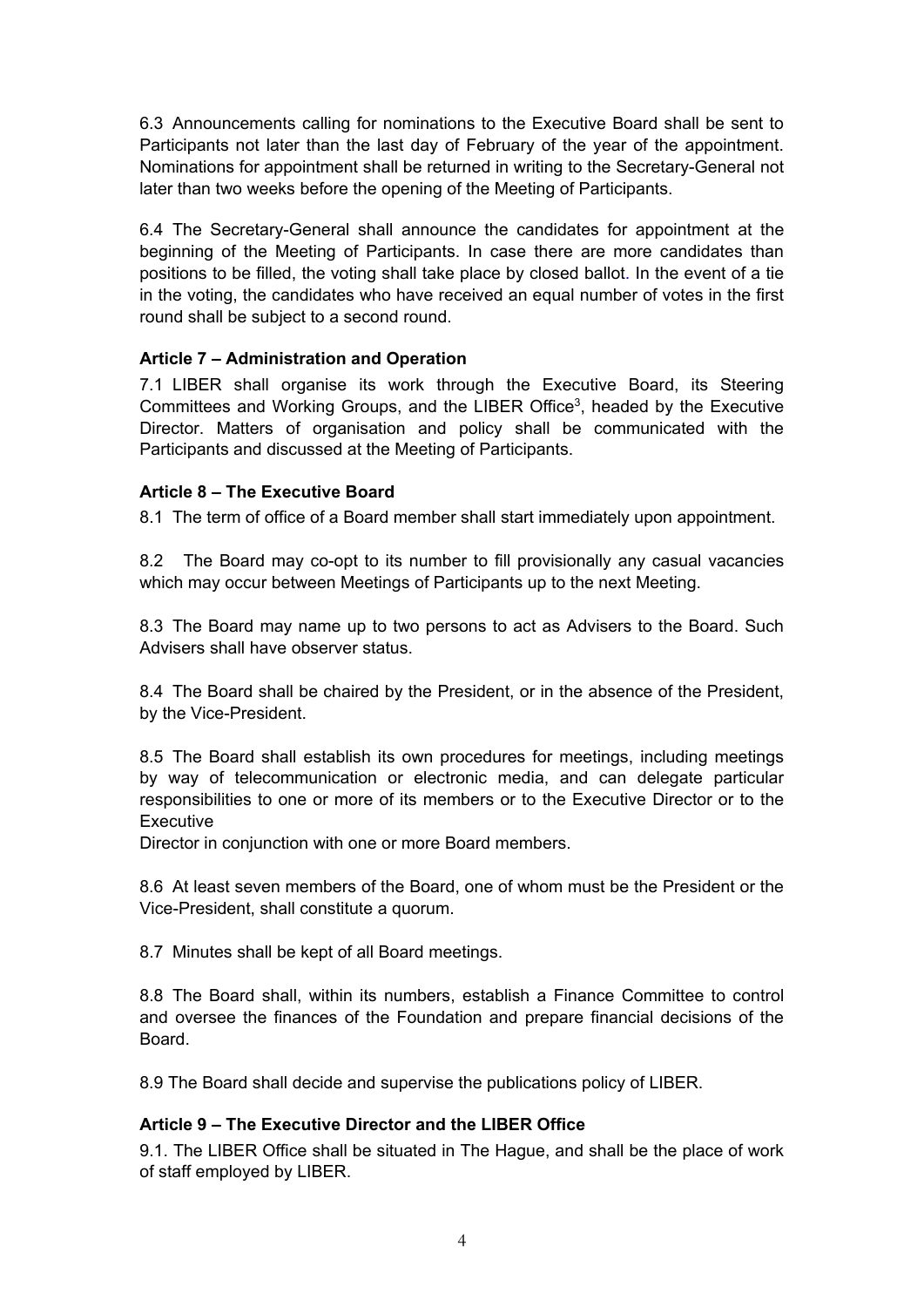9.2. The Board shall appoint an Executive Director to manage the professional activities of LIBER. The Executive Director shall report to the President of LIBER. The job responsibilities and conditions of appointment of the Executive Director are set out in separate documents.

## **Article 10 – Steering Committees and other designated Groups of LIBER**

10.1 To further the interests of LIBER and its Participants a structure of Committees and Groups will be formed under the guidance of the Executive Board and the Office.

10.2 The Executive Board shall establish such Steering Committees as will concentrate on the key areas in modern library development and in accordance with the general aims and strategies of LIBER.

10.2.1 A Steering Committee shall be chaired by a member of the Executive Board. The Chair is appointed by the Board. A Co-Chair may be appointed if deemed necessary. The Co-Chair shall be appointed by the Board. The Chair shall report on the activities of the Committee to the Board at its meetings, and inform the Participants via the website and at the Annual Conference and at the Meeting of Participants.

10.2.2 A Steering Committee shall, within its scope, take an active part in the policymaking of LIBER and give support to the Conference Programme Committee (Art. 10.4, *infra*) in organising the Annual Conference.

10.2.3 A Steering Committee shall appoint a Secretary from among its number.

10.2.4 A Steering Committee shall be convened by its Chair during the Annual Conference, and on at least one other occasion during the year. Such meetings may also take place by way of telecommunication or electronic media.

10.2.5 Committee members shall serve for a period of two years and shall be eligible for re-appointment.

10.2.6 The remit and annual budget of a Steering Committee shall be decided by the Board.

10.3 The Executive Board shall establish as sub-groups of Steering Committees such Working Groups as are required to focus on special interests and specific tasks within the remit of the Steering Committee.

10.3.1 A Steering Committee can establish as sub-groups of a Working Group one or several Expert Groups.<sup>[2](#page-5-1)</sup>

10.3.2 The Chair of a Working Group shall be appointed by the Board. Chairs of Working Groups shall be members of the Steering Committee.

10.3.3 The Chair of a Working Group shall report on the activities of the Group to the Steering Committee and through the Steering Committee to the Board. The Chair of an Expert Group shall report to the Working Group.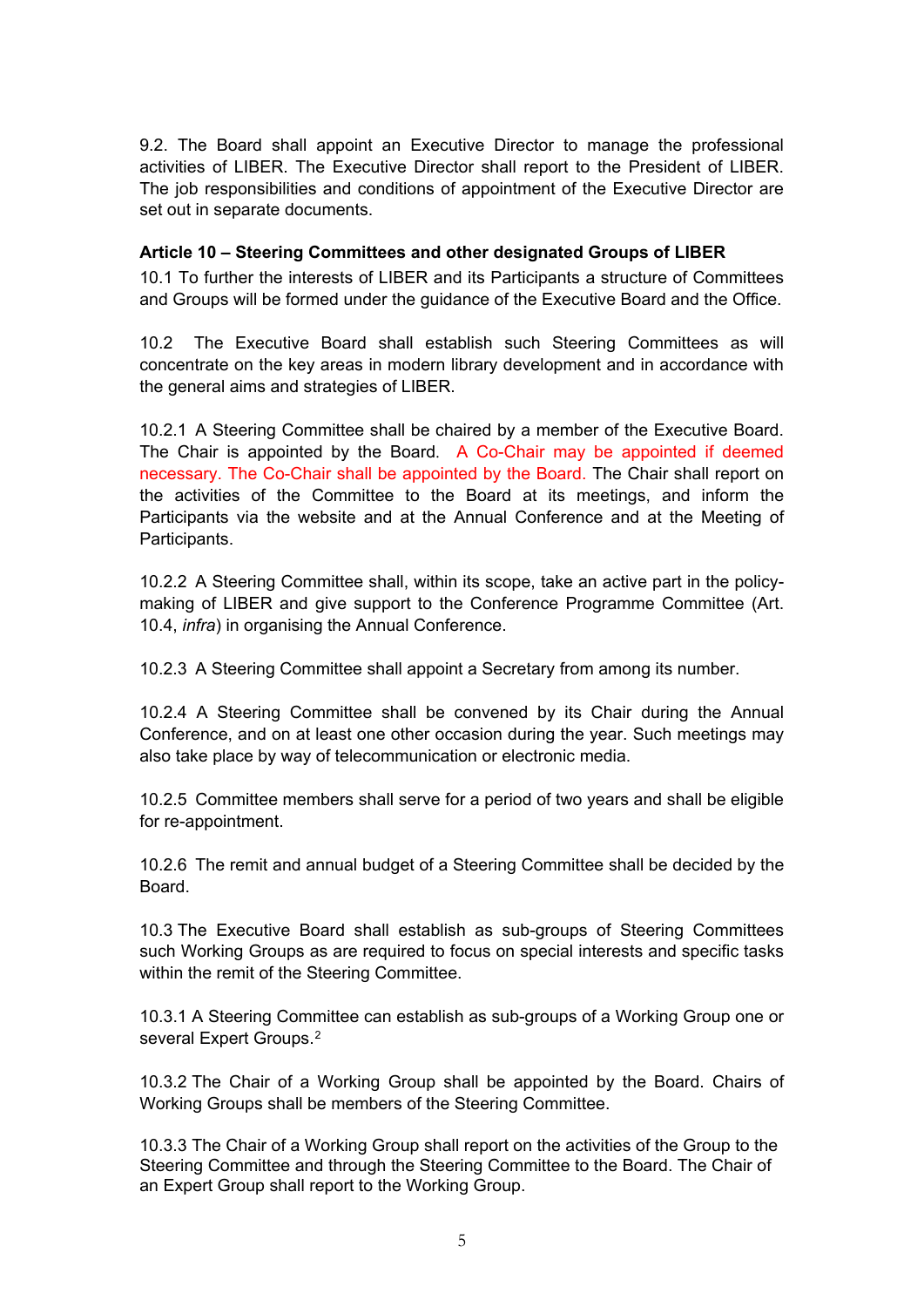10.4 The Executive Board shall establish at any time such Fora<sup>4</sup> as are necessary to further the work of LIBER.

10.4.1 The Chair of a Forum shall be appointed by the Board but shall not require to be a member of the Executive Board.

10.4.2 The Chair of a Forum shall report on the activities of the Forum to the Executive Board through the Executive Director, and inform the Participants via the website and at the Annual Conference and at the Meeting of Participants.

10.5 The Executive Board shall, within its numbers, establish a Finance Committee to oversee the finances of LIBER.

10.5.1 The Finance Committee shall be chaired by the Treasurer of LIBER, and shall comprise the Vice-President of LIBER, the Secretary-General, the Executive Director and one other Board member.

10.6 The Executive Board shall establish a Conference Programme Committee responsible for the Annual Conference.

10.6.1 The Conference Programme Committee shall be chaired by the Vice-President of LIBER and consist of no fewer than one other member of the Board, the Executive Director and a representative of the Participant hosting the Annual **Conference** 

10.7 The Executive Board shall establish a Steering Committee or Communications and Marketing Committee responsible for the promotion of LIBER. The Committee shall oversee *LIBER Quarterly*, the LIBER website and other modes of communication. The Committee shall be chaired by a member of the Board.

10.7.1 The Chair of the *LIBER Quarterly* Editorial Board and the *LIBER Quarterly* Managing Editor shall be appointed by the Board but shall not be required to be members of the Executive Board.

10.7.2 The Chair and the Managing Editor shall report on *LIBER Quarterly* through the Steering Committee or Committee to the Board, and shall inform the Participants via the website and at the Meeting of Participants.

10.8 The Executive Board may establish such Task Forces and *ad hoc* committees as are required to further the work of LIBER. They shall report to the Executive Director. The remit and composition of such groups shall be decided by the Board.

<span id="page-5-0"></span> $1$  Second sentence inserted in Art. 3.1. by approval of the LIBER Executive Board at its meeting on 22 October 2009 in The Hague, The Netherlands.

<span id="page-5-1"></span> $2$  The text of Art. 10.3.1, Art. 10.3.2 and Art. 10.3.3 was substituted and Art 10.3.4 was deleted by approval of the LIBER Executive Board at its meeting on 21 and 22 January 2010 in Barcelona.

<sup>&</sup>lt;sup>3</sup> The term 'LIBER Office' was substituted for 'LIBER Secretariat' by notification to LIBER members in the May 2012 mailing, and by approval of the LIBER Executive Board at its meeting on 29 June 2012 in Tartu.